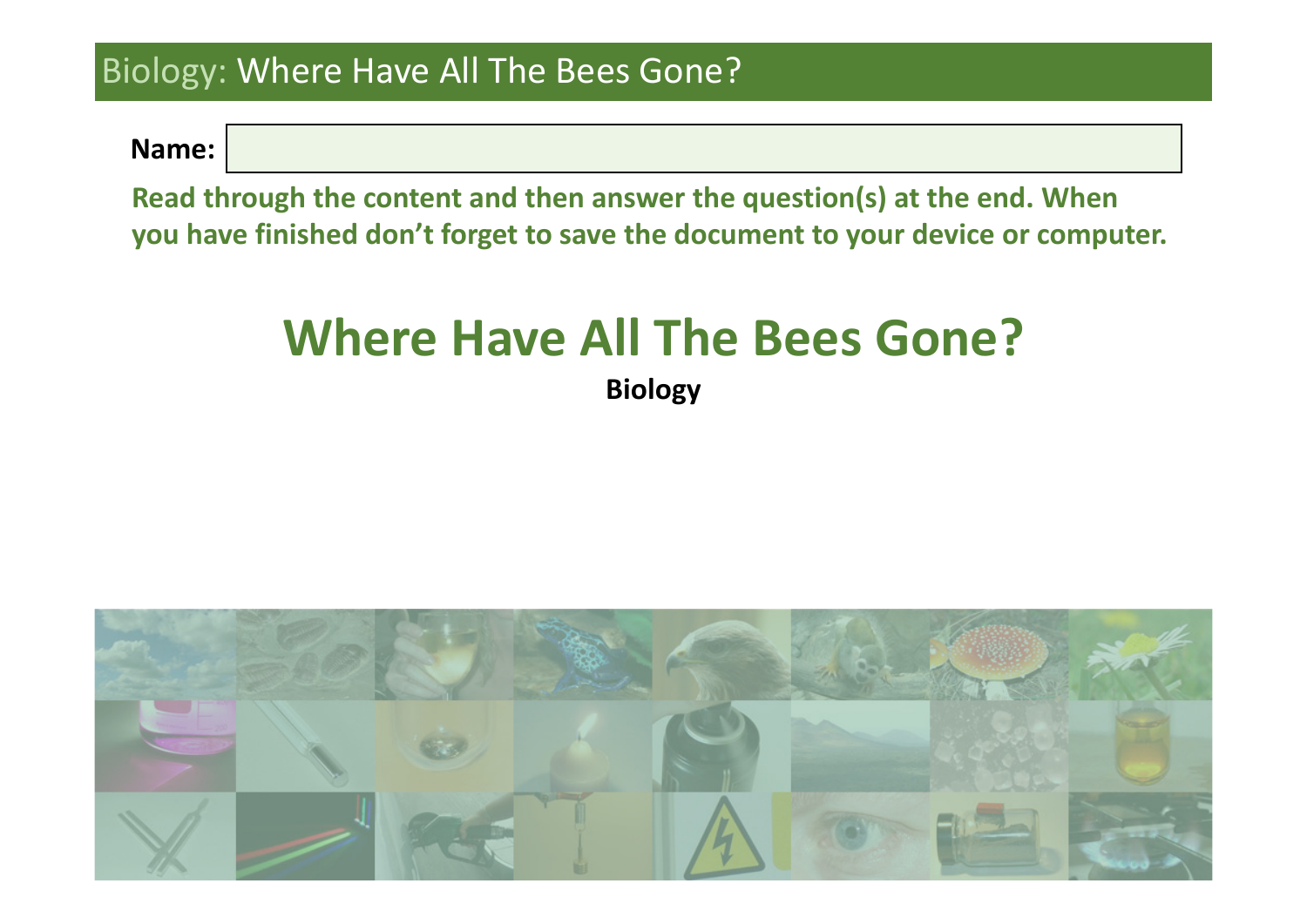## **The Importance of Bees**

**The bee populations in many countries have been declining in recent years.**

Why does the health of bees matter to humans?

Bees play an important part in plant reproduction.

**Bees are pollinators.** They carry the pollen from one plant to the stigma on another plant (though sometimes it is the same plant).

A lot of plants that bees pollinate are human food crops. If bees disappear this will affect (and devastate) human food production.



Bees are pollinators. They transfer pollen from flower to flower as part of the plant reproductive cycle.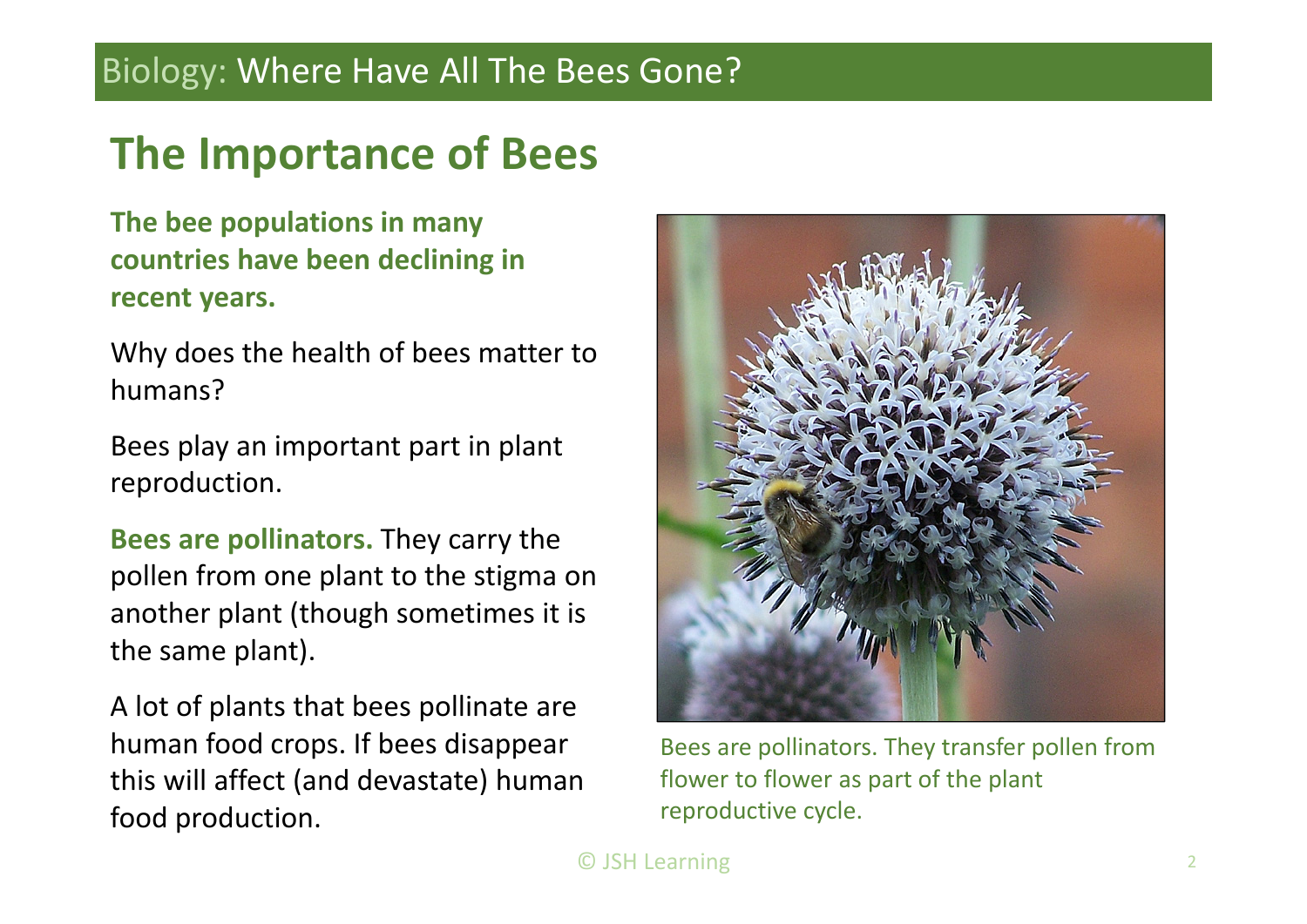## **Neonicotinoids**

Recent scientific research provides evidence that use of an insecticide group called **neonicotinoids** is in part responsible for the observed decline (in bee populations).

In 2013, the European Commission believed the evidence strong enough to restrict the use of three neonicotinoids: clothianidin, imidacloprid and thiametoxam.

Another pesticide, fipronil, has also been subject to restrictions in the EU.

**The observed decline in bee populations is <sup>a</sup> cause for concern for all of us.**

#### **Did you know?**

There are still other neonicotinoids in use, that scientific evidence suggests are causing harm to bees, *which have not yet been banned*.

Against the advice of some of its own experts, the United Kingdom in 2015 gave permission for some farmers to use the banned neonicotinoids. The farmers argued the pesticides were need to fight the cabbage stem flea beetle.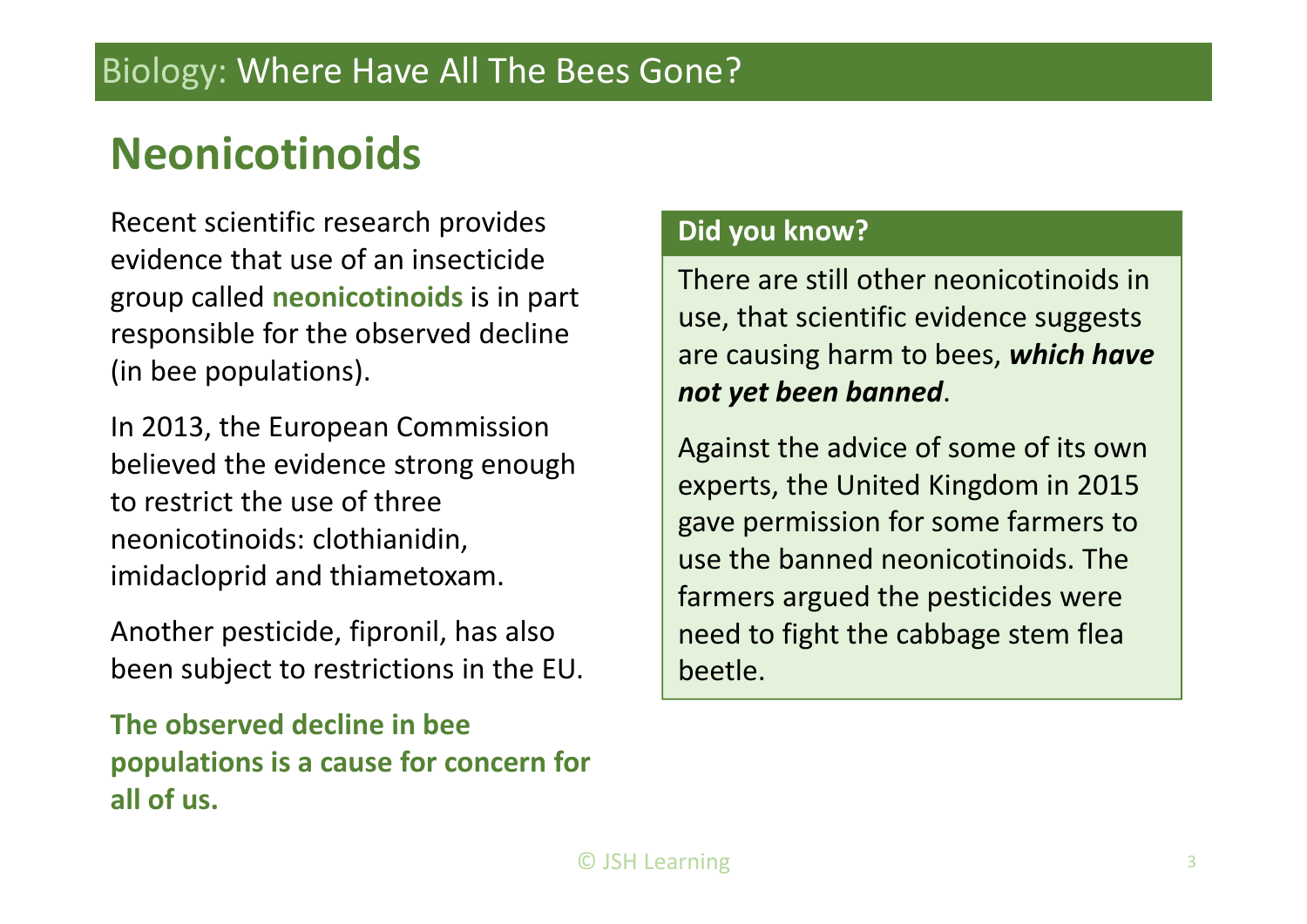## **Some Facts and Figures**

In the European Union (source European Commission, 2015):

- $\Box$  There are over 16 million hives
- $\Box$  There are over 630 000 beekeepers

In the winter of 2012/13, bee mortality rates reached almost 30% in the UK, more than double that in other EUcountries in the same period.

It is hard to measure the impact of just one factor, such as pesticides, on <sup>a</sup> population especially over short time periods. Others factors, such as changing climate or farming practices could also be having an impact.

#### **Did you know?**

Some 9% of Europe's approximately 2000 wild bee species are at risk of extinction according to 2014 research by the International Union for the Conservation of Nature (IUCN).

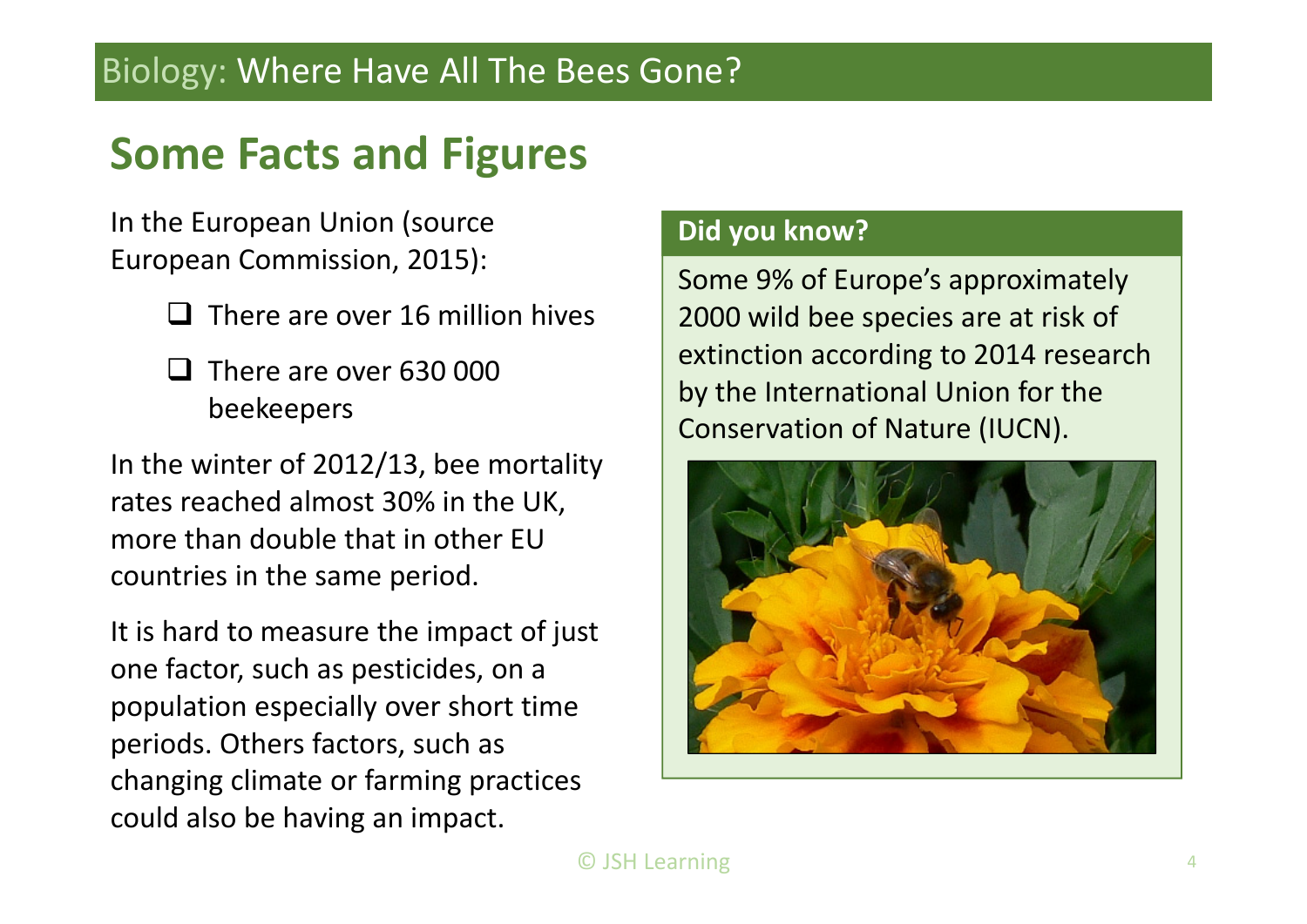## **Summary**

- $\checkmark$  The bee populations in many countries have been declining in recent years
- $\checkmark$  Bees are pollinators and play an important part in plant reproduction
- $\checkmark$  A lot of plants that bees pollinate are human food crops. If bees disappear this will affect (and devastate) human food production
- $\checkmark$  Recent scientific research provides evidence that use of an insecticide group called neonicotinoids is in part responsible for the observed decline (in bee populations)
- $\checkmark$  In 2013, the European Commission restricted the use of three neonicotinoids and fipronil
- $\checkmark$  Against the advice of some of its own experts, the United Kingdom in 2015 gave permission for some farmers to use the banned neonicotinoids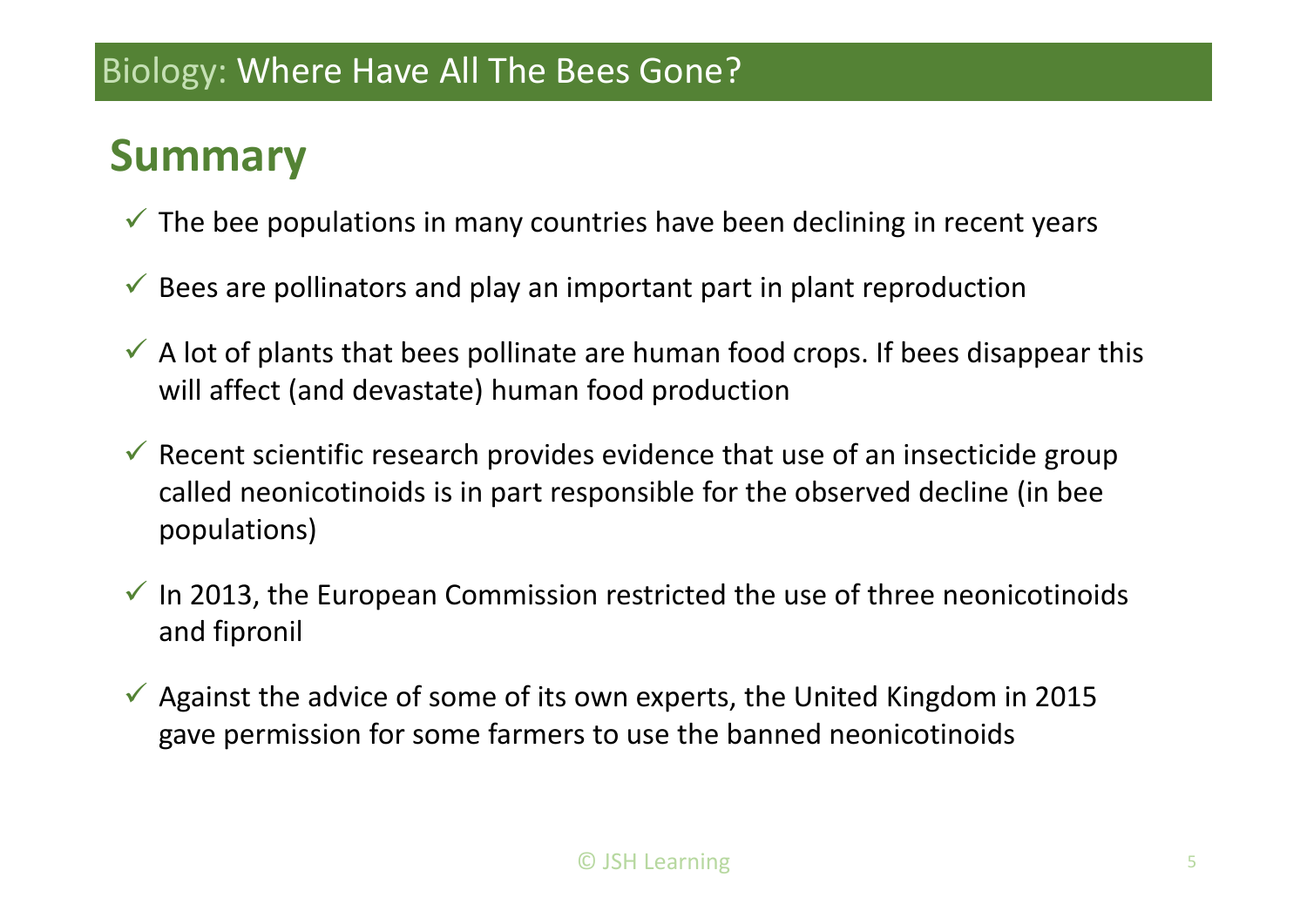#### **Enter your answers below.**

**Check**

**owledgenK**

Spalwow

**KC1**Why are declining bee populations a concern for humans?

**KC2** List some pesticides which have been linked with declining bee populations:

**KC3** Why is it difficult to link the health of any population with just one factor?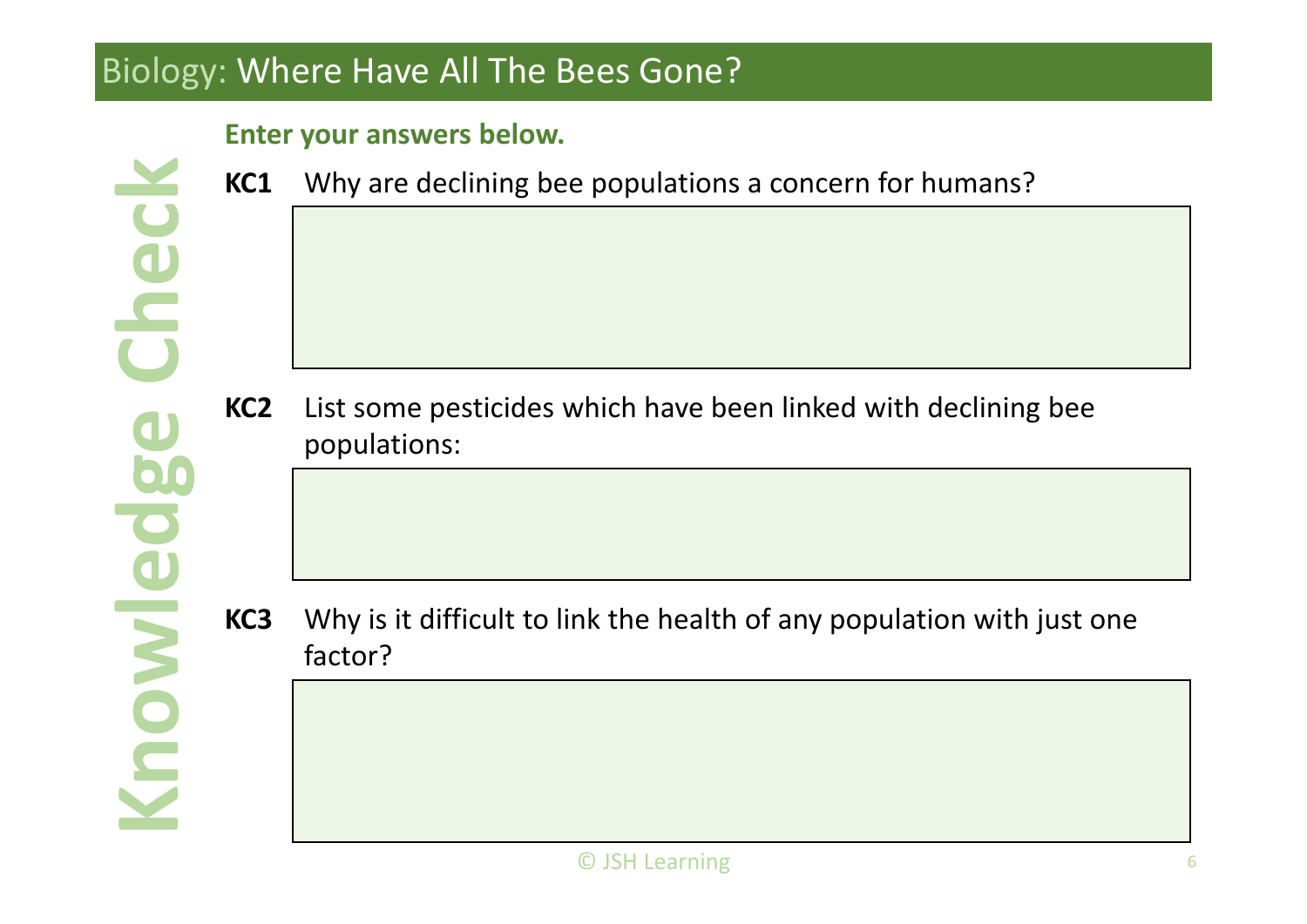#### **Enter your opinions below.**

**Check**

**owledgenK**

**Knowledg** 

**KC4**4 In terms of bee populations, describe two reasons for and two reasons against continuing the EU restrictions on the use of certain pesticides: